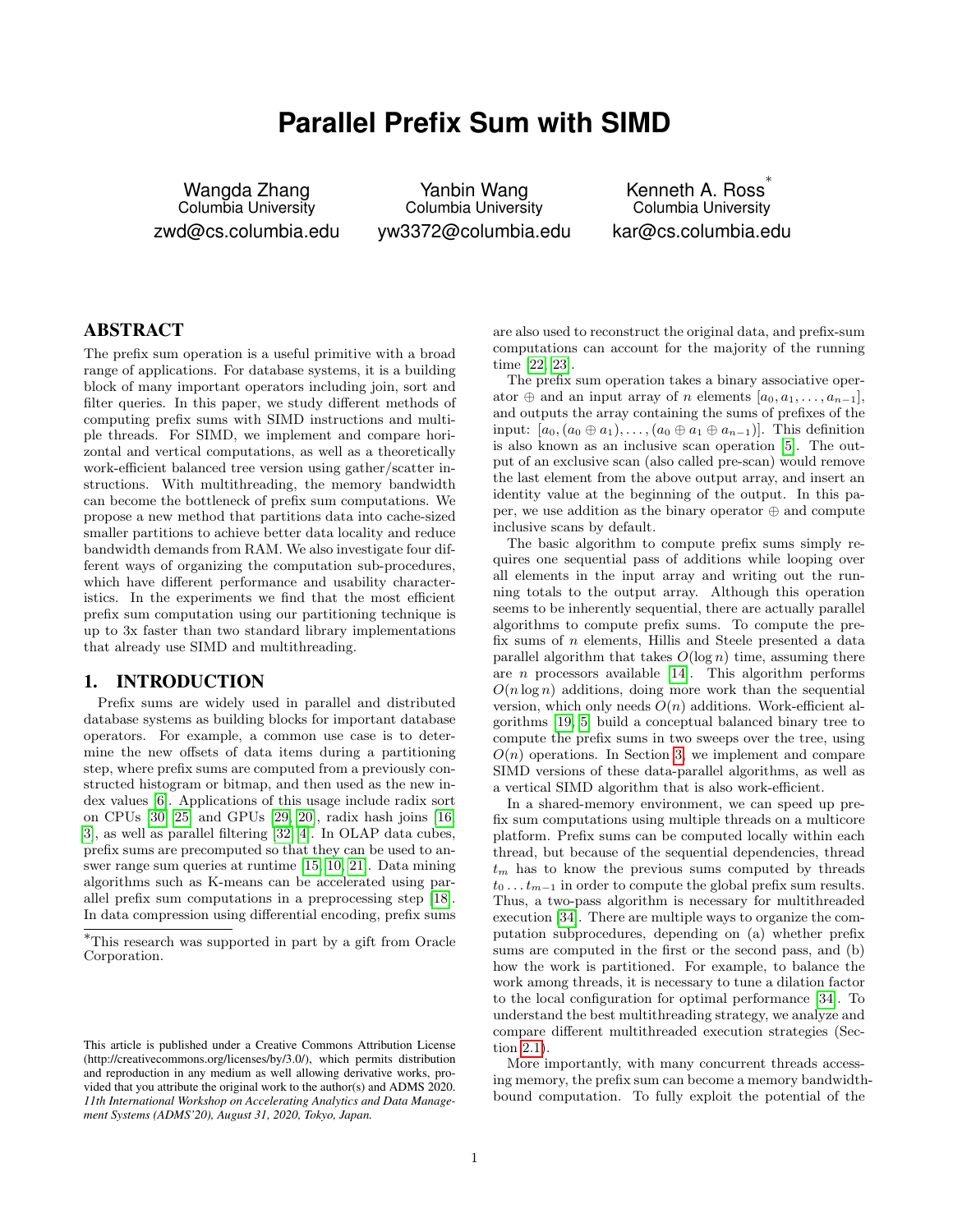hardware, we must take care to minimize memory accesses and improve cache behavior. To this end, we propose to partition data into cache-sized partitions so that during a two-pass execution, the second pass can maximize its usage of the cache instead of accessing memory again (Section [2.2\)](#page-2-0). We also develop a low-overhead thread synchronization technique, since partitioning into smaller data fragments can potentially increase the synchronization overhead.

In summary, the main contributions of this work are:

- We study multithreaded prefix sum computations, and propose a novel algorithm that splits data into cachesized partitions to achieve better locality and reduce memory bandwidth usage.
- We discuss data-parallel algorithms for implementing the prefix sum computation using SIMD instructions, in 3 different versions (horizontal, vertical, and tree).
- We experimentally compare our implementations with external libraries. We also provde a set of recommendations for choosing the right algorithm.

# 1.1 Related Work

Beyond databases, there are also many other uses of prefix sums in parallel computations and applications, including but not limited to various sorting algorithms (e.g., quicksort, mergesort, radix-sort), list ranking, stream compaction, polynomial evaluation, sparse matrix-vector multiplication, tridiagonal matrix solvers, lexical analysis, fluid simulation, and building data structures (graphs, trees, etc.) in parallel [\[6,](#page-9-0) [5,](#page-9-15) [31\]](#page-9-18).

Algorithms for parallel prefix sums have been studied early in the design of binary adders [\[19\]](#page-9-17), and analyzed extensively in theoretical studies [\[8,](#page-9-19) [7\]](#page-9-20). More recently, message passing algorithms were proposed for distributed memory platforms [\[28\]](#page-9-21). A sequence of approximate prefix sums can be computed faster in  $O(\log \log n)$  time [\[11\]](#page-9-22). For data structures, Fenwick trees can be used for efficient prefix sum computations with element updates [\[9\]](#page-9-23). Succinct indexable dictionaries have also been proposed to represent prefix sums compactly [\[26\]](#page-9-24).

As an important primitive, the prefix sum operation has been implemented in multiple libraries and platforms. The C++ standard library provides the prefix sum (scan) in its algorithm library, and parallel implementations are provided by GNU Parallel library [\[33\]](#page-9-25) and Intel Parallel STL [\[2\]](#page-9-26). Parallel prefix sums can be implemented efficiently on GPUs with CUDA [\[12\]](#page-9-27), and for the Message Passing Interface (MPI-Scan) [\[28\]](#page-9-21). Although compilers can not typically autovectorize a loop of prefix sum computation because of data dependency issues [\[24\]](#page-9-28), it is now possible to use OpenMP SIMD directives to dictate compilers to vectorize such loops. Since additions over floating point numbers are not associative, the result of parallel prefix sums of floating point values can have a small difference from the sequential computation.

# <span id="page-1-2"></span>2. THREAD-LEVEL PARALLELISM

We now describe multithreaded algorithms for computing prefix sums in parallel. Note that a prefix-sum implementation can be either in-place, where the prefix sums replace the input data elements, or out-of-place, where the prefix sums are written to a new output array. The following description assumes an in-place algorithm. Out-of-place versions can be implemented similarly and will be discussed in the experimental evaluation.

<span id="page-1-1"></span>

(d) Accumulate + Prefix Sum (+1 partition) Figure 1: Multithreaded two-pass algorithms

#### <span id="page-1-0"></span>2.1 Two-Pass Algorithms

To compute prefix sums in parallel, we study four different two-pass algorithms. There are two ways of processing the two passes depending on whether prefix sums are comptuted in the first or second pass. Figure [1\(a\)](#page-1-1) presents one implementation, using 4 threads  $(t_0 \ldots t_3)$  as an example. To enable parallel processing, the data is divided into 4 equalsized partitions. In the first pass, each thread computes a local prefix sum over its partition of data. After the prefix sum computation, the last element is the total sum of the partition, which will be used in the second pass to compute global prefix sums. These sums can be stored in a temporary buffer array  $sums = \{s_0, s_1, s_2, s_3\}$ , so it is easier to compute the prefix sums of their own. In the second pass, except for the first thread  $t_0$ , each thread  $t_m$  increments every element of the local prefix sum by  $\sum_{i \leq m} s_i$ , in order to obtain global prefix sums. The prefix sums of the first partition are already the final results, since no increment is needed.

A potential inefficiency of this algorithm is that in the second pass, the first thread t0 is idle, so effectively the parallelism is only  $(m - 1)$  using m threads, which has an impact on performance especially when  $m$  is small. To fix this issue, the data can be divided into  $(m + 1)$  partitions, as shown in Figure [1\(c\)](#page-1-1) when  $m = 4$ . In the first pass, the threads only work on the first 4 partitions, and the prefix sums of the last partition is computed in the second pass. We schedule thread  $t0$  to work on the last partition, instead of shifting every thread to the next partition, since this is important for our partitioning technique in Section [2.2.](#page-2-0)

Figure [1\(b\)](#page-1-1) demonstrates a different way of computing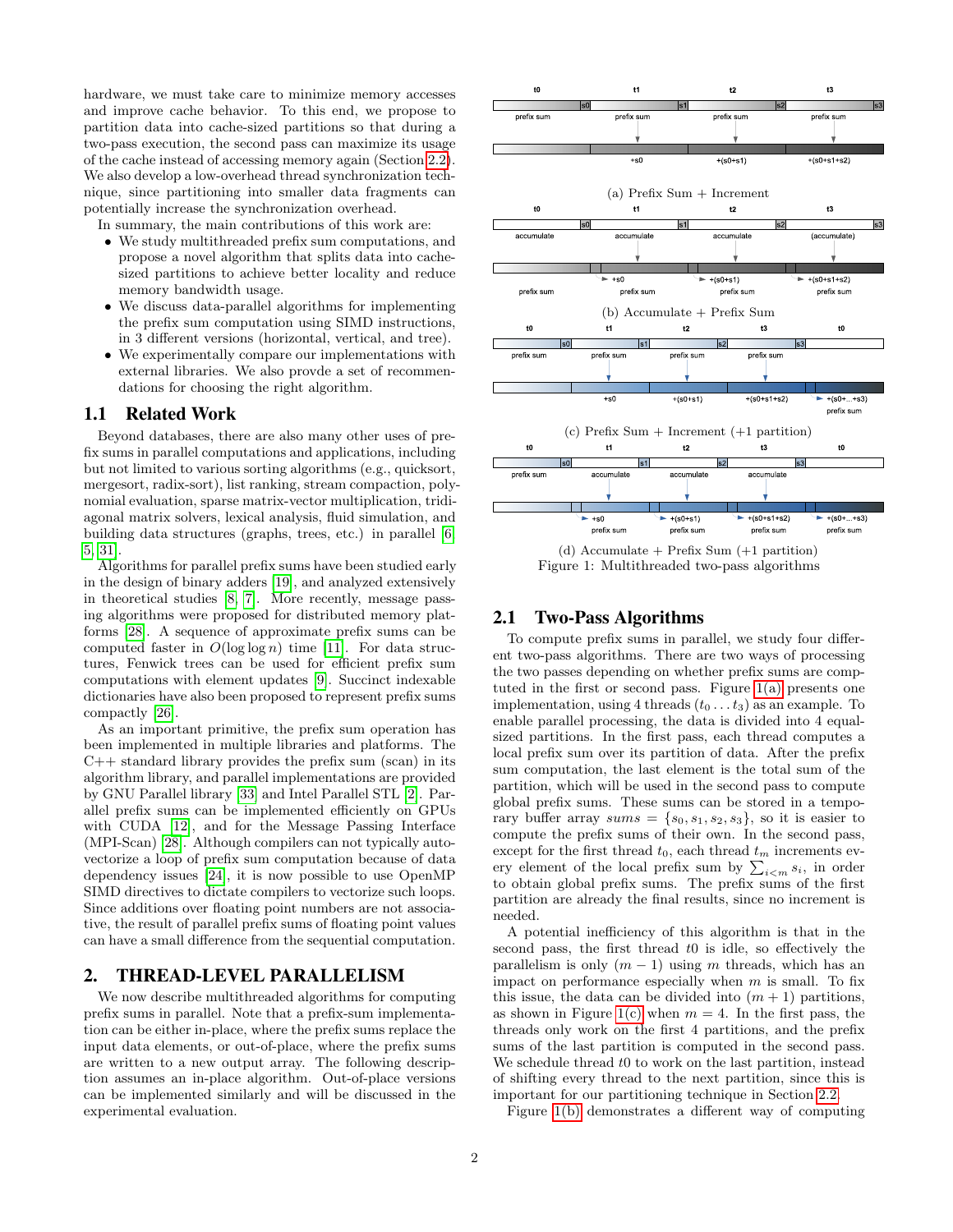the prefix sums. In the first pass, only the total sum of each partition is accumulated in parallel. Then in the second pass, the global prefix sums can be directly computed in parallel, using  $\sum_{i \leq m} s_i$  as an offset to the input. The benefit of computing only the total sum in the first pass is that there is no memory write as in prefix sum computations. Therefore, this method can potentially require less memory bandwidth when the data size is large. In addition, we do not need the total sum of the last partition, so the last thread t3 can be idle in the first pass.

Similarly, Figure [1\(d\)](#page-1-1) fixes the idle-thread inefficiency by using one more partition. In the first pass, the prefix sums of t0 and the totals sums of  $t1...t3$  are computed in parallel. In the second pass, all threads compute prefix sums with an input offset computed from the sums array. Thread t0 again works on the last partition. Both partitioning schemes in Figures [1\(c\)](#page-1-1) and [1\(d\)](#page-1-1) ensure there are no idle threads and all threads work in parallel in either pass.

## *2.1.1 Load Balancing*

For algorithms shown in Figures [1\(a\)](#page-1-1) and [1\(b\),](#page-1-1) equal partitioning of the data should suffice since each thread does the same work (except for the idle thread). For Figure  $1(c)$ , in the second pass, thread t0 computes prefix sums while other threads simply do an increment. Although in scalar code, both subprocedures require read, add and write, the increment is easily vectorizable by compilers while the prefix sum cannot be automatically vectorized. (We will also implement explicit SIMD versions of these algorithms.) Similarly, in the first pass of Figure [1\(d\),](#page-1-1) thread  $t0$  computes a prefix sum while other threads accumulate total sums. These operations may proceed at different rates, and the difference is potentially magnified because prefix sums cannot be autovectorized and need to write back results, while accumulation can be autovectorized and does not write to memory. (The second pass has similar problems when cache-friendly partitioning is used as we shall explain in Section [2.2.](#page-2-0))

To compensate for thread t0 possibly taking longer, a dilation factor d can be used to reduce the size of the first (or last) partition, in order to balance the work done by every thread [\[34\]](#page-10-0). The range of a dilation factor is  $d \in [0, 1]$ , indicating the ratio of sizes between partition of thread t0 to other threads. When  $d = 0$ , the corresponding partition is nonexistent, so Figure [1\(a\)](#page-1-1) is a special case of Figure [1\(c\)](#page-1-1) and Figure [1\(b\)](#page-1-1) is a special case of Figure [1\(d\).](#page-1-1) When  $d = 1$ , the partitions have equal sizes. In our experiments we find that the dilation factors have to be carefully tuned to achieve best performances, but in practice, standard library implementations typically just use equal-sized partitions by default, which is suboptimal in most cases. In fact, a poorly chosen dilation factor can cause an inefficiency worse than one idle thread, because many threads may become idle as they wait for thread t0 to complete its work.

# <span id="page-2-0"></span>2.2 Cache-Friendly Partitioning

For big data, one problem with the two-pass algorithms is that after the first pass, most data will have been evicted from the cache, and they have to be accessed again from memory in the second pass. Since the performance difference between cache and memory accesses is quite large, this problem can lead to huge performance impact overall. We therefore propose to partition the entire data in a cache

<span id="page-2-1"></span>

friendly way, so that for each thread, the data it processes reside in cache after the first pass.

Figure [2](#page-2-1) demonstrates this idea, showing that the data are partitioned into cache-sized partitions, and processed by multiple threads in parallel. Both passes over the cache resident data are made (in parallel) before proceeding to the next partition. In this way, the second pass reads data from cache rather than from RAM. The entire data is processed sequentially in multiple iterations, but each iteration is computed in parallel by multiple threads. To compute global prefix sums, the first thread t0 needs to use the total sum from the previous partition (in the previous iteration) as an offset in the first pass.

If the partitioning uses the methods in Figures  $1(a)$  or [1\(b\),](#page-1-1) then the first thread can use the last element of the previous partition as the offset, but this requires the first thread to wait for the second pass of the last partition to complete. A different way is to use the stored sums array and compute the sum of all of its elements, including the local sum of last partition, as the offset. This way requires the local sum of the last partition (in the previous iteration) to have been computed, even if it is not necessary to do so using Accumulate in Figure [1\(b\).](#page-1-1) However, there are two benefits of doing so: first, the data will reside in cache in the second pass, and second, we can save one synchronization after the second pass as we shall explain shortly. If the partitioning is done as in Figures  $1(c)$  or  $1(d)$  using one more partition, then in the first pass, thread  $t0$  can directly access the last element of its previous partition since the same thread  $t0$  has processed it.

The effect of partitioning is that during the second pass, accesses to the same data can be served from the cache instead of memory. As we shall demonstrate in the experiments, the size of a partition is better set to roughly half of the size of L2 cache (or L1 cache if SIMD gather/scatter instructions are used in computing local prefix sums). As mentioned earlier, partitioning also changes the dilation factors used in the partitioning scheme in Figures [1\(c\)](#page-1-1) and [1\(d\),](#page-1-1) because the prefix sum computation in the second pass of the previous iteration will read from cache instead of memory, except for the last partition. For Figure [1\(d\),](#page-1-1) we need a second dilation factor for the last partition as well to account for the difference.

#### *2.2.1 Thread Scheduling and Synchronization*

To ensure the private cache of a physical core can be accessed during the second pass, we control the thread affinity so that physical threads  $t_1, t_2, \ldots$  continue to process the same data in the second pass. Thread  $t0$  works on a different partition, since the first partition does not need a second pass while the last partition does not need the first pass.

We need a barrier synchronization after the first pass, and all threads should wait for it before continuing to the second pass. Without the cache-friendly partitioning, the original two-pass algorithm only needs to synchronize twice: one between the first pass and the second pass, and one to join all the threads after the second pass. With partitioning, more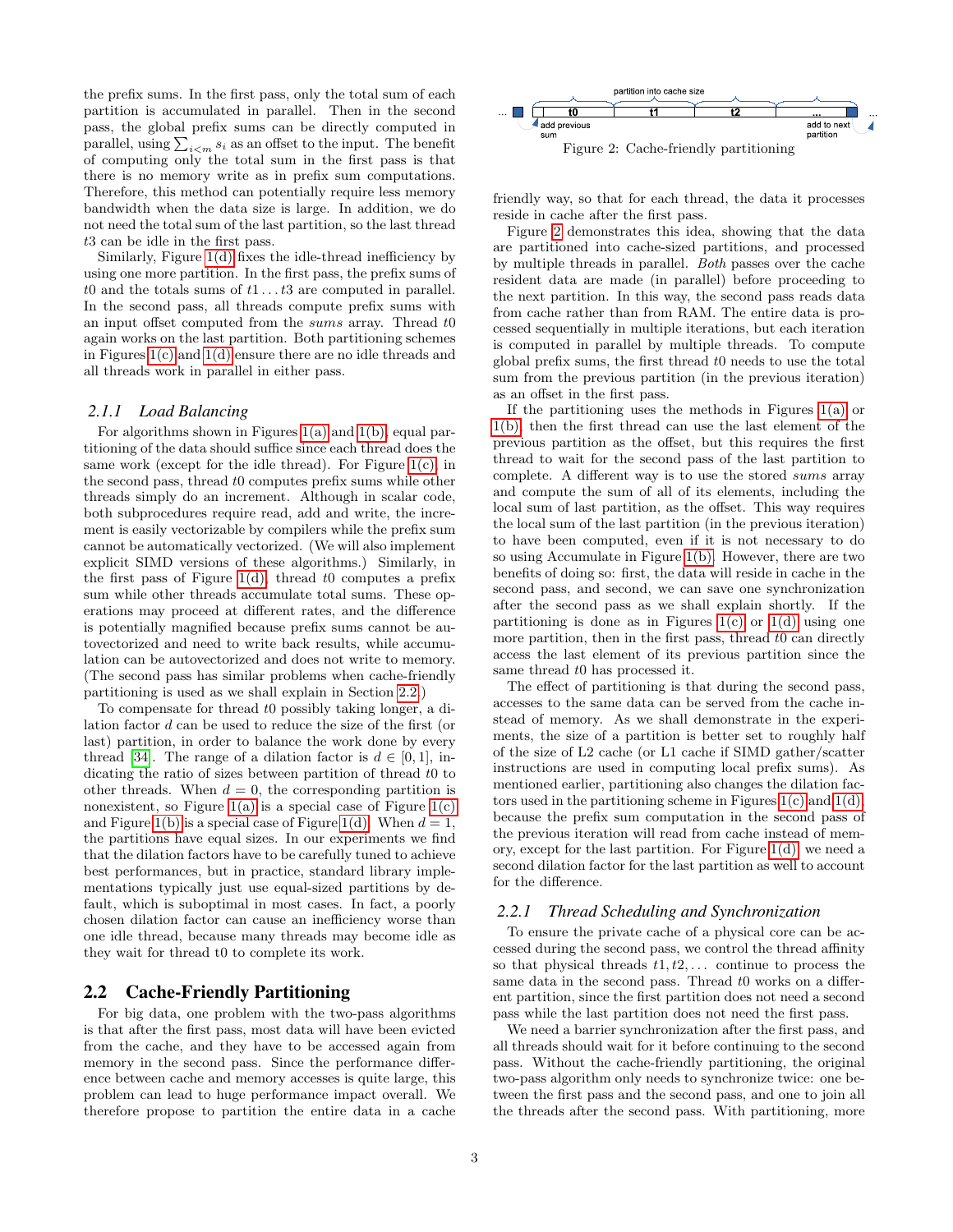<span id="page-3-1"></span>

<span id="page-3-2"></span>Listing 1: In-register prefix sums with Horizontal SIMD

synchronization points are needed for this multi-iteration process. However, we only need one synchronization in every iteration, instead of two. The synchronization after the second pass is unnecessary, and the second pass of iteration k can be overlapped with the first pass of iteration  $(k + 1)$ . In order to prevent the local sums in the sums array of iteration  $k$  from being overwritten by sums computed in the first pass of iteration  $(k + 1)$ , we need two sums arrays to store the local sums. In iteration  $k$ , the sums are stored in  $sums_k\%2$ . Because of the synchronization between the two passes, this double buffering of sums is sufficient.

Since we still need one synchronization in every iteration, the overhead of our synchronization mechanism should be as low as possible. As reported by previous studies [\[13,](#page-9-29) [27\]](#page-9-30), the latency of different software barrier implementations can differ by orders of magnitude, thus profoundly affecting the overall performance. In our implementation we use a handtuned reusable counting barrier, which is implemented as a spinlock with atomic operations. On our experimental platforms with 48 cores, we find its performance is much better than a Pthread barrier and slightly better than the OpenMP barrier. To scale to even more cores, it is potentially beneficial to use even faster barrier implemenations (e.g., tournament barrier [\[13\]](#page-9-29)). Because of the sequential dependency of prefix sum computations, it is also possible to restrict synchronization to only adjacent threads, rather than using a centralized barrier [\[35\]](#page-10-1).

# <span id="page-3-0"></span>3. DATA-LEVEL PARALLELISM

SIMD instructions can be used to speed up the singlethread prefix sum computation. In this paper, we use AVX-512 extensions that have more parallelism than previous extensions. We assume 16 32-bit numbers can be processed in parallel using the 512-bit vectors.

#### <span id="page-3-4"></span>3.1 Horizontal

Figure [3](#page-3-1) shows how we can compute prefix sums in a horizontal way using SIMD instructions. The basic primitive is to compute the prefix sum of a vector of 16 elements in register, so that we can loop over the data to compute every

<span id="page-3-3"></span>

16 elements. The last element of the 16 prefix sums results is then broadcast into another vector, so it can be added to the next 16 elements to compute the global results.

As mentioned in Section [1,](#page-0-0) [\[14\]](#page-9-16) presented a data parallel algorithm to compute prefix sums, which can be used to compute the prefix sums in a register. For  $w$  elements in a SIMD register, this algorithm uses  $log(w)$  steps. So for 16 four-byte elements, we can compute the prefix sums in-register using 4 shifts and 4 addition instructions. The pseudocode in Listing [1](#page-3-2) shows this procedure.

Note that unlike previous SIMD extensions (e.g. AVX2), AVX-512 does not provide the mm512 slli si512 instruction to shift the 512-bit vector. Here, we implement the shift using the valign instruction. It is also possible to implement this shifting using permutate instructions [\[2,](#page-9-26) [17\]](#page-9-31), but more registers have to be used to control the permutation destinations for different shifts, and it appears to be slightly slower (although valign and vperm use the same number of cycles).

## <span id="page-3-5"></span>3.2 Vertical

We can also compute the prefix sums vertically by dividing the data into 16 chunks of length  $k = n/16$  and then using a vector to accumulate the running sums, as shown in Figure [4.](#page-3-3) While scanning over the data, we gather the data at indices  $(0 + j, k + j, 2k + j, \ldots, 15k + j)$  (where  $j \in [0, k)$ ), add to the vector of running sums, and scatter the result back to the original indices position (assuming the indices fit into four bytes). After one pass of scanning over the data, SIMD lane  $i$  contains the total sum of elements from  $i \ast k$ to  $(i + 1) * k - 1$ . In a similar way to the multithreaded executions (Section [2\)](#page-1-2), we need to update the results in the second pass.

In addition, we can also switch the two passes by first computing just the total sum of each chunk (without the scatter step) in the first pass, and then compute the global prefix sums vertically in the second pass.

No matter which pass prefix sums are computed in, we need two passes for vertical SIMD computation because of data-parallel processing even if it is executed in a single thread. For multithreaded execution, each of the two passes can run in parallel among the threads. Similar to the cachefriendly partitioning for multithreaded execution, we can also partition the data into cache sizes so that the second pass of vertical SIMD implementation can reuse the data from cache (even for single thread).

Different from the horizontal SIMD version, this vertical algorithm is work-efficient, performing  $O(n)$  additions (including updating the indices for gather/scatter) without the  $O(\log w)$  overhead. Using data-parallel execution, we essentially execute a two-pass sequential algorithm for each of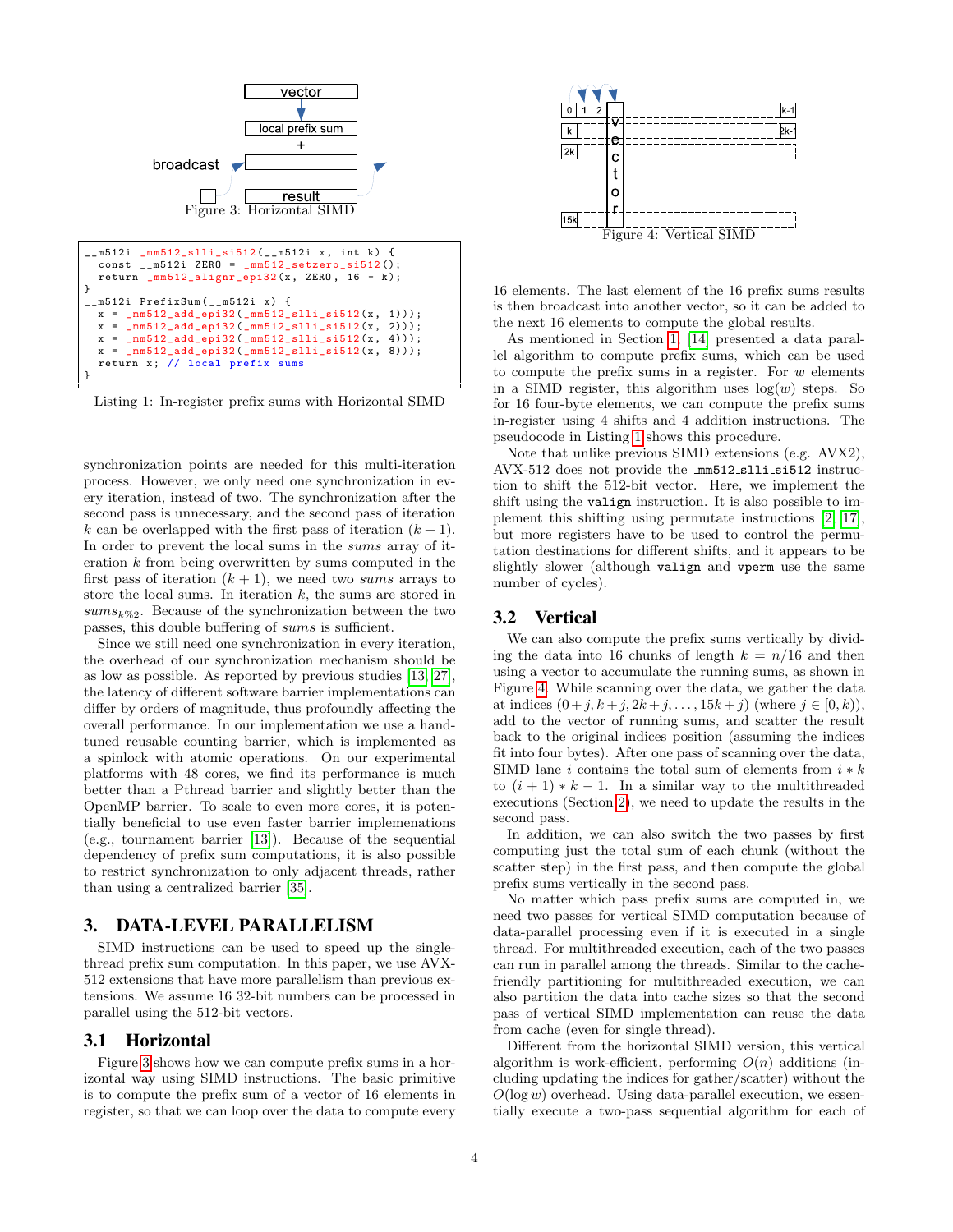<span id="page-4-0"></span>

the 16 chunks of data. In practice, the  $log w$  extra additions in the horizontal version are computed in register, which is much faster than waiting for memory accesses. Even so, if the gather/scatter instructions are fast, then the vertical algorithm can potentially be faster than the horizontal version.

# <span id="page-4-5"></span>3.3 Tree

As introduced in Section [1,](#page-0-0) a work-efficient algorithm using two sweeps over a balanced tree is presented in [\[6\]](#page-9-0). As a two-pass algorithm, the first pass performs an up-sweep (reduction) to build the tree, and the second pass performs a down-sweep to construct the prefix sum results. At each level of the tree, the computation can be done in a data parallel way for the two children of every internal tree node. Figure [5](#page-4-0) shows the conceptual tree built from the data; for details of the algorithm, refer to the original paper.

To implement this algorithm, we can reuse the PrefixSum() procedure in Section [3.1](#page-3-4) and mask off the unnecessary lanes in the first pass; the second pass can be done similarly with reversed order of instructions. However, it does not make sense to artificially make the SIMD lanes idle. Instead, we can use a loop of gather/scatter instructions to process the elements in a strided access pattern at every level of the tree. Because the tree is of height  $log n$ , the implementation needs multiple passes of gathers and scatters, so although the algorithm is work-efficient in term of addition, it is quite inefficient in memory access. Cache-friendly partitioning helps alleviate this issue for the second pass, but overall this algorithm is not suitable for SIMD implementations.

### 4. EXPERIMENTS

#### 4.1 Setup

We conducted experiments using the Amazon EC2 service on a dedicated m5. metal instance<sup>[1](#page-4-1)</sup>, runing in non-virtualized environments without hypervisors. The instance has two Intel Xeon Platinum 8175M CPUs, based on the Skylake microarchitecture that supports AVX-512. Table [1](#page-4-2) describes the platform specifications. The instance provides 300 GB memory, and the measured memory bandwidth is 180 GB/s on two NUMA nodes in total.

We implemented the methods in Sections [3](#page-3-0) and [2](#page-1-2) using Intel AVX-512 intrinsics and POSIX Threads with atomic operations for synchronization. Our code[2](#page-4-3) was written in  $C++$ , compiled using Intel compiler 19.1 with  $-03$  optimization (scalar code, such as subprocedures Increment and Accumulate, can be autovectorized), and ran on 64-bit Linux

<span id="page-4-2"></span>

| Table 1: Hardware Specification |                  |
|---------------------------------|------------------|
| Microarchitecture               | Skylake          |
| Model                           | 8175M            |
| Sockets                         | 2                |
| NUMA nodes                      | 2                |
| Cores per socket                | 24               |
| Threads per core                | 2                |
| Clock frequency                 | $2.5\text{ GHz}$ |
| $L1D$ cache                     | 32 KB            |
| $L2$ cache                      | 1 MB             |
| L3 cache (shared)               | 33 MB            |

<span id="page-4-4"></span>

operating systems. For our experiemnts, we use 32-bit floating point numbers as the data type, and generate random data so that every thread has 128 MB of data (i.e. 32 million floats) to work with. Algorithms are in-place prefix sum computations, except in Section [4.2.3](#page-5-0) where we consider outof-place algorithms.

Our handwritten implementations used in the experiments are summarized in Table [2.](#page-5-1) We compare with the following two external baselines:

- GNU Library [\[1\]](#page-9-32). The libstdc++ parallel mode provides a multithreaded prefix sum implementation using OpenMP. The implementation executes a two-pass scalar computation  $(Accumulate + Prefix Sum)$  as discussed in Section [2.](#page-1-2)
- Intel Library [\[2\]](#page-9-26). Intel provides a Parallel STL library, which is an implementation of the C++ standard library algorithms with multithreading and vectorized execution (under the par unseq execution policy). The multithreaded execution is enabled by Intel Threading Building Blocks (TBB), and we can force the Intel compiler to use 512-bit SIMD registers by using the -qopt-zmm-usage=high flag (which is set to low on Skylake by default).

# 4.2 Results

#### *4.2.1 Single-Thread Performance*

Figure [6](#page-4-4) presents the single-thread throughput results. The (horizontal) SIMD implementation (Section [3.1\)](#page-3-4) using AVX-512 performs the best, processing nearly three billion floats per second. The single-thread Intel library implementation with vectorized execution is slightly slower. Our scalar implementation has the same performance as the scalar GNU library implementation, which is 3.5x slower than SIMD.

<span id="page-4-1"></span><sup>1</sup> <https://aws.amazon.com/intel>

<span id="page-4-3"></span> $^{2}$ <http://www.cs.columbia.edu/~zwd/prefix-sum>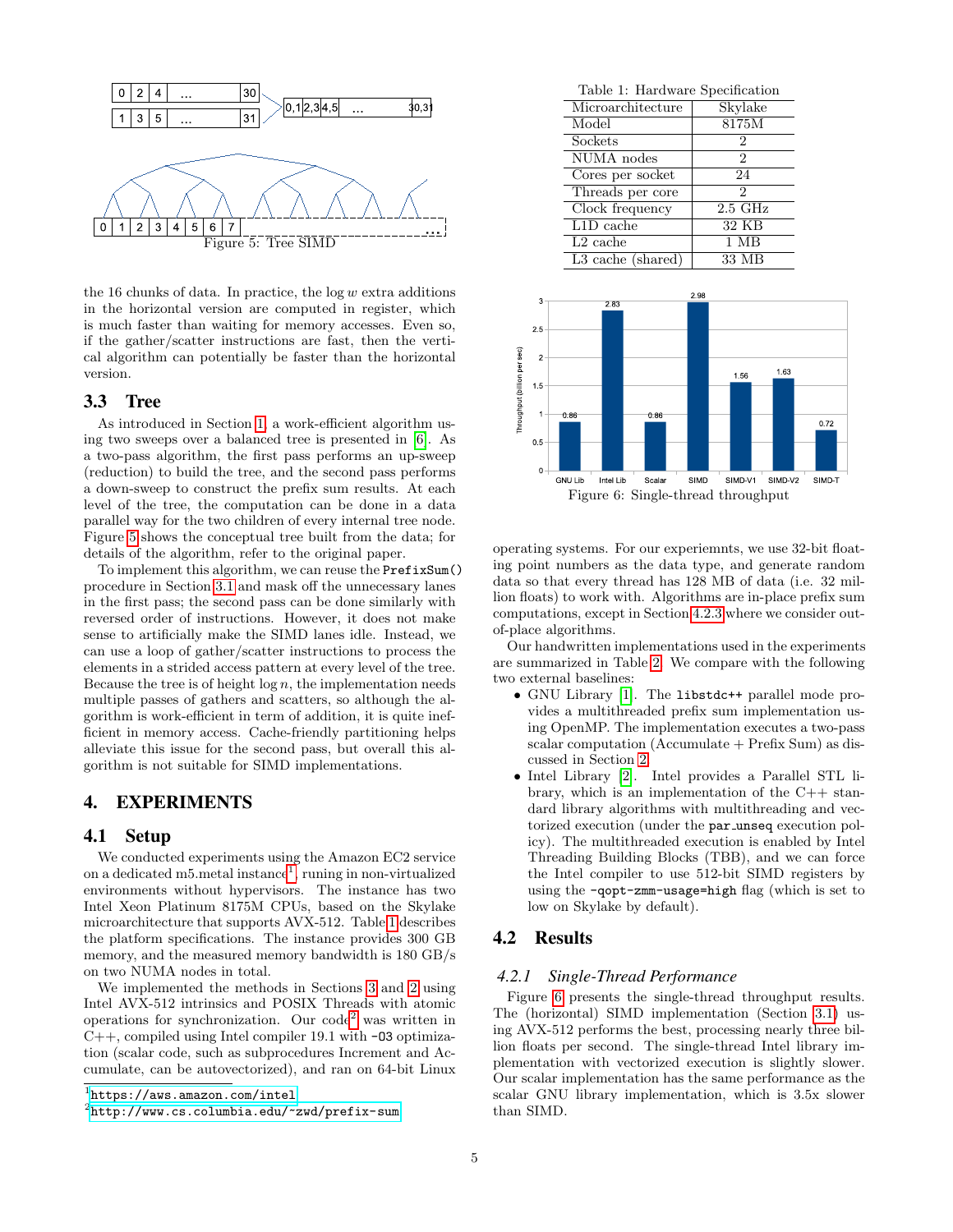<span id="page-5-1"></span>

| $\text{r}$ and $\mu$ . Theorienii Descriptions |                                                                                                 |
|------------------------------------------------|-------------------------------------------------------------------------------------------------|
| Scalar                                         | Single-thread one-pass scalar implementation                                                    |
| <b>SIMD</b>                                    | Single-thread one-pass horizontal SIMD (Section 3.1). Also used for multithread implementations |
| $SIMD-V1/V2$                                   | Single-thread two-pass vertical SIMD (Section 3.2), computing prefix sums in Pass 1 / Pass 2    |
| SIMD-T                                         | Single-thread two-pass tree SIMD (Section 3.3)                                                  |
| Scalar <sub>1</sub> , SIMD <sub>1</sub>        | Multithread two-pass algorithm, computing prefix sums in Pass $1$ (Figure $1(c)$ )              |
| Scalar2, SIMD2                                 | Multithread two-pass algorithm, computing prefix sums in Pass 2 (Figure $1(d)$ )                |
| $Scalar*-P, SIMD*-P$                           | Multithread two-pass algorithm with cache-friendly partitioning (Section 2.2)                   |
|                                                |                                                                                                 |

Table 2: Algorithm Descriptions

Using cache-friendly partitioning (with the best partition sizes), the vertical SIMD implementations (Section [3.2\)](#page-3-5) are still about 2x slower than horizontal SIMD. Computing prefix sums in the second pass is slightly better. The Tree implementation (Section [3.3\)](#page-4-5) is slowest even with partitioning because of its non-sequential memory accesses.

#### *4.2.2 Multithread Performance*

We then increase the number of threads used to the maximum number of (hyper-)threads supported on the platform. In addition to external baselines, we compare our implementations with and without partititioning. The partition sizes and dilation factors used are the best ones as we shall discuss in Section [4.2.4.](#page-5-2) Since the vertical SIMD and tree implementations are slow, we omit them in multithreaded experiments.

Figure [7\(b\)](#page-6-0) presents the multithreaded throughput results using SIMD. The partitioned SIMD implementations are consistently the best methods across all numbers of threads. SIMD1-P has a throughput of 20.3 billion per second at 48 threads. At this point, it already saturates the memory bandwidth, so its performance does not improve with more than 48 threads used. The highest throughput of SIMD2-P is 20.5 billion per second with 80 threads. Without partitioning, the SIMD1 stablizes at a throughput of 12.3 billion per second. Because the second pass has to access the data from memory (instead of cache) again without partitioning, it is 1.7x slower. SIMD2 has a throughput of 16.7 billion per second, 1.3x faster than SIMD1 because of less memory access in the first pass (no writes).

Figure [7\(a\)](#page-6-0) presents the scalar results. Interestingly, although the partitioned scalar implementation Scalar1-P is slow with less than 32 threads, it eventually becomes faster than the non-partitioning SIMD method and also reaches the limit of memory bandwidth at 48 threads. This result shows that the prefix sum converts from a CPU-bound computation to a memory-bound computation as more and more threads are used. In a compute-bound situation (e.g., less than 32 threads), SIMD can improve performance, while in a memory-bandwidth-bound situation, it is more important to optimize for cache locality and reduce memory access. For Scalar2-P, partitioning does not appear beneficial. We think one possible explanation would be that the compiler (or hardware prefetcher) generates nontemporal prefetches (or loads) in the first accumulation pass, meaning that the data is not resident in the cache for the second pass. The nonpartitioning scalar implementations are slower than SIMD, but with more threads used, they also become bandwidthbound and reach the same performance as non-partitioning SIMD.

We also find that library implementations are slower than our handwritten implementations. The Intel library implementation is faster than the GNU library with less than 16 threads, since it uses SIMD implementations, but it appears to not scale well. Even comparing with our non-partitioning implementations, both GNU and Intel implementations have a lower throughput at the maximum system capacity.

#### <span id="page-5-0"></span>*4.2.3 Out-of-Place Performance*

We now investigate out-of-place computations, where the output goes to a separate array from the input. Figure [8](#page-6-1) shows that Scalar2 and SIMD2 perform well; partitioned versions of those algorithms giving about the same throughput, except for scalar code with few threads where the partitioned algorithm performs better. The performance of the GNU library improves for out-of-place computations, but it still performs worse than the Scalar2/Scalar2-P algorithms. While there is little change in the performance of the Scalar1/Scalar1-P and SIMD1/SIMD1-P algorithms when shifting from in-place to out-of-place computations, it appears that the performance of Scalar2/Scalar2-P and SIMD2/SIMD2-P improves.

One source of potential improvement is that the out-ofplace method is reading from/writing to different memory regions, which may be on different memory banks that can operate in parallel. The in-place method will always be reading/writing to a single memory bank at a time. There are therefore more opportunities for the system to balance the throughput from different memory banks, and achieve higher bandwidth utilization. Support for this hypothesis comes from Figure [9](#page-6-2) where we run the algorithms on a single node with a single memory bank. The SIMD versions of SIMD1-P, SIMD2 and SIMD2-P now all perform similarly.

Nevertheless, the scalar performance in Figure [9](#page-6-2) shows that there is still a small performance edge for Scalar2/Scalar2- P in the out-of-place algorithms on a single node. We are not certain of the explanation for this effect, but suspect that write-combining buffers may be helping the performance, since the second phase in Scalar2/Scalar2-P does sequential blind writes to the output array.

#### <span id="page-5-2"></span>*4.2.4 Effect of Partition Sizes*

In Figure  $10(a)$ , we tune the partition sizes for our partitioned scalar and SIMD implementations with 48 threads. The x-axis is in log scale. By trying out possible partition sizes covering the cache sizes at different levels, we find that with 48 (and fewer) threads, the best partition size is 128K floats per thread, which takes 512 KB, i.e. half the size of L2 caches. With 96 threads, the best choice of partition size is 64K floats per thread, as a result of two hyperthreads sharing the L2 cache. Large partition sizes make caching ineffective, while small partition sizes can increase the synchronization overhead.

Partitioning also helps with the vertical and tree implementations, which need two passes even with a single thread. In Figure  $10(b)$ , we find that by partitioning the input data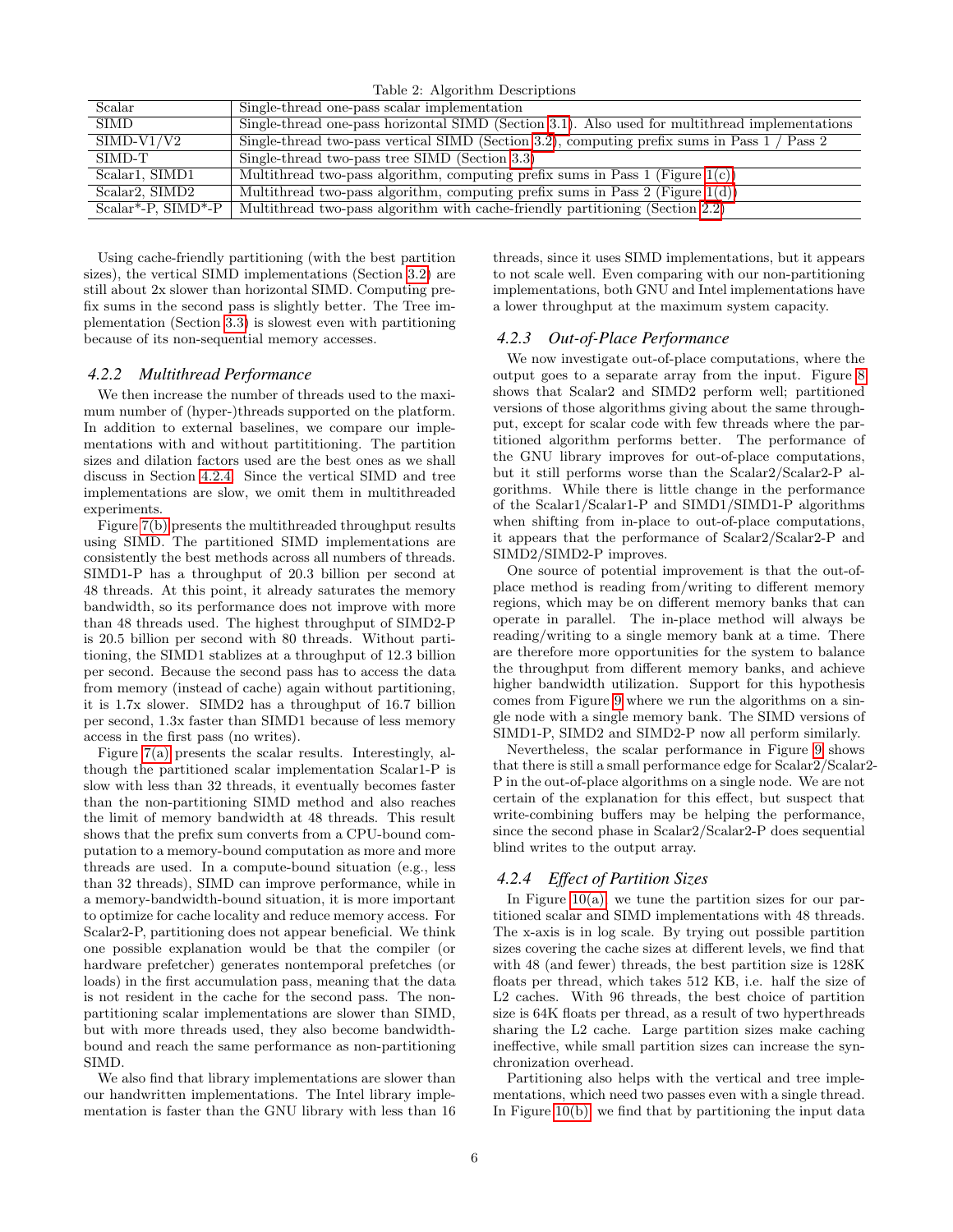<span id="page-6-0"></span>

<span id="page-6-1"></span>



<span id="page-6-2"></span>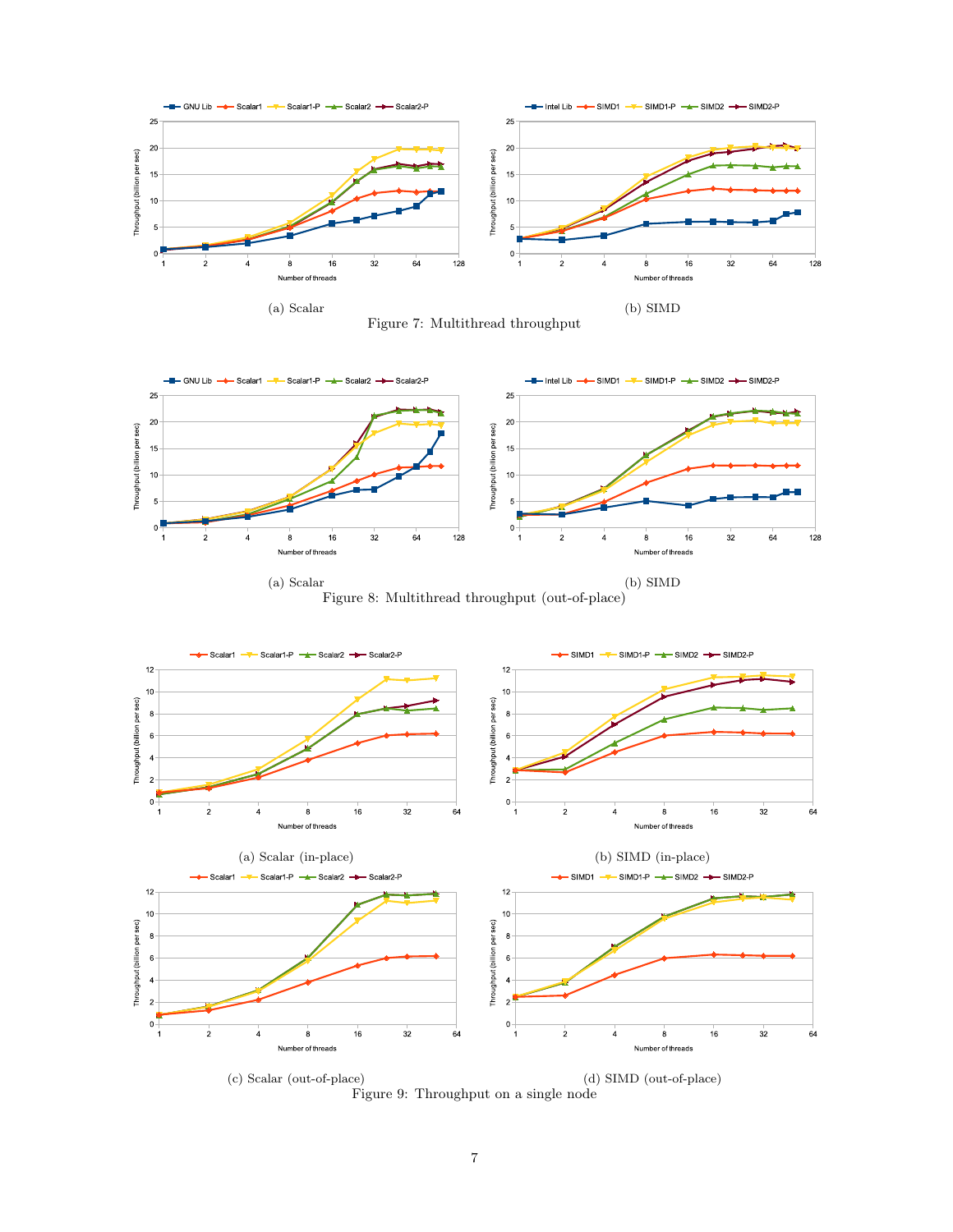<span id="page-7-0"></span>

(a) Multithreaded implementations with partitioning (b) Single-thread implementations with partitioning Figure 10: Effect of partition sizes

into partitions of 8K floats (L1 cache size), we can increase the throughput of SIMD-V1 and SIMD-V2 from 0.3 to about 1.6 billion per second, and the throughput of SIMD-T from 0.2 to 0.7 billion per second. This result shows that partitions fitting into L1 cache is best for the performance of gather and scatter instructions. Even with this enhancement, the throughput is still much lower than other algorithms.

# *4.2.5 Effect of Dilation Factors*

Figure [11](#page-8-0) demonstrates the effect of dilation factors. We compare equal partitioning (no dilation) with best dilation factors found in our tuning process. In most situtations shown, it is clear that tuning the dilation factor is required to achieve good performance.

The improvement of using one more partition (in every iteration) is largest when the cache-friendly partitioning is not used. Improving thread utilization can indeed improve the performance, especially with a smaller number of threads when the performance is not memory-bound. With cachefriendly partitioning, the difference is fairly small, especially when SIMD is used.

As we have demonstrated that the default dilation  $d = 1$ as used in standard library implementations is suboptimal, users should tune this parameter for better performance. However, it is not very convenient to tune this parameter because although it is the ratio of two different subprocedures, the real performance depends on multiple factors in reality. For example, Figure [12](#page-8-1) shows the throughput results with varying dilation factors for the Scalar1 implementation. Using different number of threads, the best dilation factor changes from 0.2 to 0.8, reflecting a changing balance of CPU and memory latencies as memory bandwidth becomes saturated.

From the above results, we observe that if we want to use one more partition (Figures [1\(c\)](#page-1-1) and [1\(d\)\)](#page-1-1), then the dilation factors must be tuned and sometimes it is hard to find a fixed best factor across all configurations. On the other hand, since we have almost the same high performance using the cache-friendly partitioning strategy, without using the extra partition in every iteration, it is more robust to use the partitioning schemes in Figures  $1(a)$  and  $1(b)$ .

#### *4.2.6 Effect of High-Bandwidth Memory*

To study the effect of memory bandwidth, we also conducted experiments on a Xeon Phi machine based on the Knights Landing (KNL) architecture. Although it is not a mainstream machine for database query processing, it has a multi-channel RAM (MCDRAM) providing much higher bandwidth than regular RAM (the load bandwidth is 295 GB per second and the store bandwidth is 220 GB per second). Our experimental machine has 64 physical cores and 16 GB MCDRAM. Figure [13](#page-8-2) shows the results using 64 threads. It is clear that the cache-friendly partitioning (into L2-cache sized units) helps with every algorithm in regular memory (LBM). In the high bandwidth memory (HBM), we observe a higher throughput for all the methods. However, the partitioning does not improve performance at all, and it is better not to partition with a finer granularity (i.e., the optimal partition size per thread is simply 1/64 of the data size).

To explain these results, observe that there is an overhead to partitioning, including extra synchronization. When data is in RAM, the payoff (reduced memory traffic) is important because the system is memory bound, and so the overhead is worth paying. When the data is in high-bandwidth memory, the system never becomes memory-bound. With bandwidth as an abundant resource, it does not pay to reduce bandwidth needs by doing extra work.

# 5. CHOOSING THE RIGHT ALGORITHM

We now summarize our results, and make recommendations for the efficient implementation of prefix sum algorithms/libraries.

Observation 1. It is hard to get configuration parameters like the dilation factor right. Dilation factors depend on a ratio of subalgorithm speeds that depends on many factors and is hard to calibrate in advance. The performance gains from not wasting one thread are small, particularly if many threads are available, and the risks of suboptimal performance when the wrong dilation factor is used are high. We should also remark that the partitioning approach also needs a configuration parameter to determine the partition sizes. However, the best partition size appears to be easily determined from the L2 cache size, which can be obtained from the system at runtime.

Observation 2. It is worthwhile to pursue bandwidth optimizations like partitioning if bandwidth a bottleneck. Experiments on a machine with high-bandwidth memory show that partitioning helps when the data is in slow RAM, but hurts performance when data is in fast RAM.

Observation 3. Over all experiments, the partitioning variant SIMD2-P has the most robust performance in all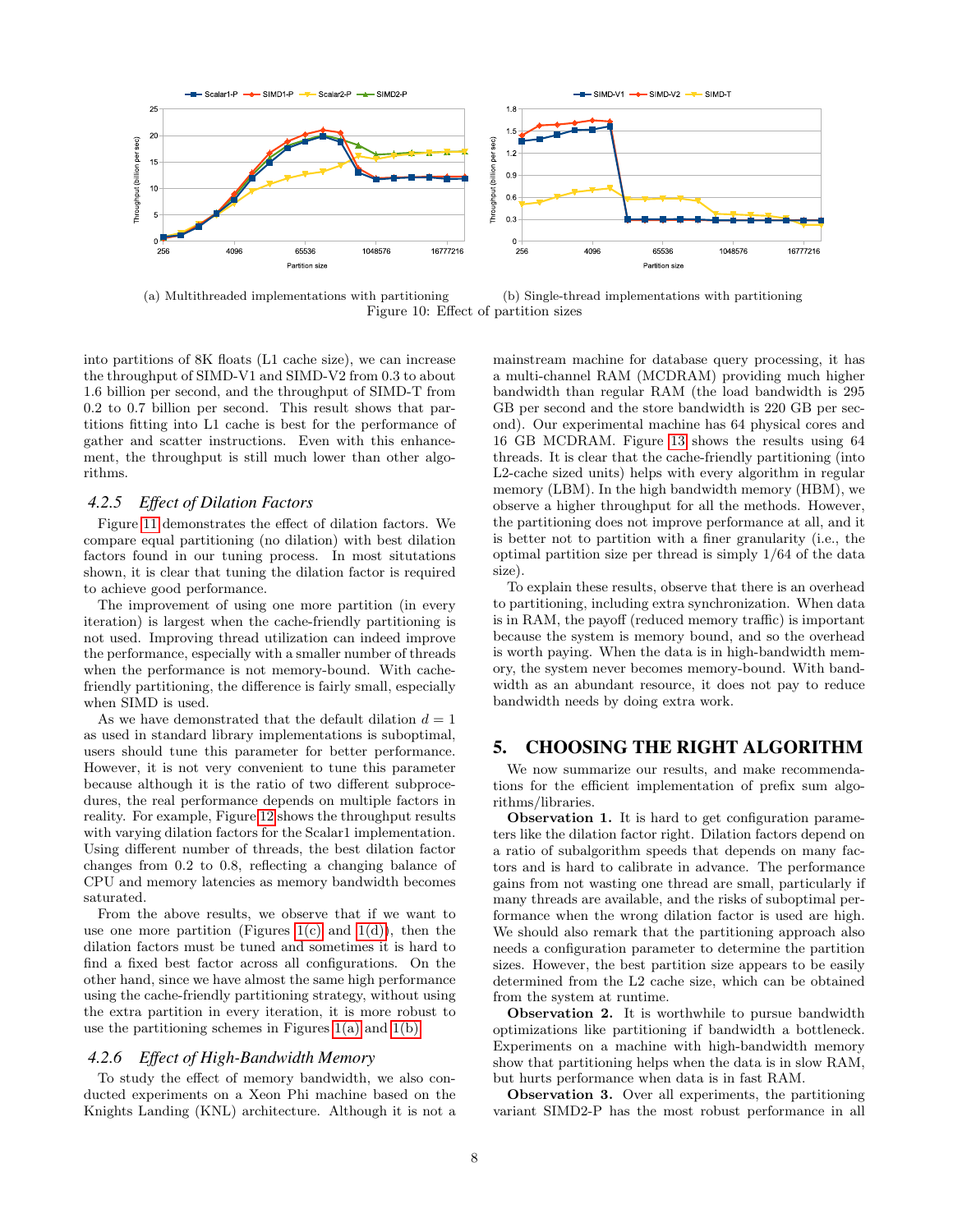<span id="page-8-0"></span>

(c) Accumulate + Prefix Sum, no partitioning (d) Accumulate + Prefix Sum Figure 11: Effect of dilation factors

<span id="page-8-1"></span>

Figure 12: Varying dilation factors with different number of threads

<span id="page-8-2"></span>

Figure 13: Throughput on Knights Landing

conditions, while SIMD1-P performed slightly better for inplace computations. Scalar code often reached the same plateau as SIMD code with many threads, but the SIMD code was significantly faster at lower thread counts where bandwidth was not saturated.

Observation 4. There are some subtle interactions between in-place/out-of-place choices and algorithm structure, particularly for scalar code. There are also compiler-driven effects, where simpler loop structures in scalar code can be automatically vectorized.

Observation 5. Tree-based algorithms are not competitive because of poor memory locality. An alternative vertical SIMD method seems reasonable in theory, but does not perform well because on current machines, gather/scatter instructions are relatively slow.

# 6. CONCLUSIONS

In this paper we have implemented and compared different ways of computing prefix sums using SIMD and multithreading. We find that efficient SIMD implementations are better able to exploit the sequential access pattern, even if it is not work-efficient in theory. Using AVX-512, we observe more than 3x speedup over scalar code in a singlethreaded execution. In a parallel environment, the memory bandwidth quickly becomes the bottleneck and SIMD adds even more pressure on memory access. An efficient multithreaded implementation needs to be cache-friendly, with minimal overhead of thread synchronization. In the experiments we find that the most efficient prefix sum computation using our partitioning technique with better caching is up to 3x faster than standard library implementations that already use SIMD and multithreading.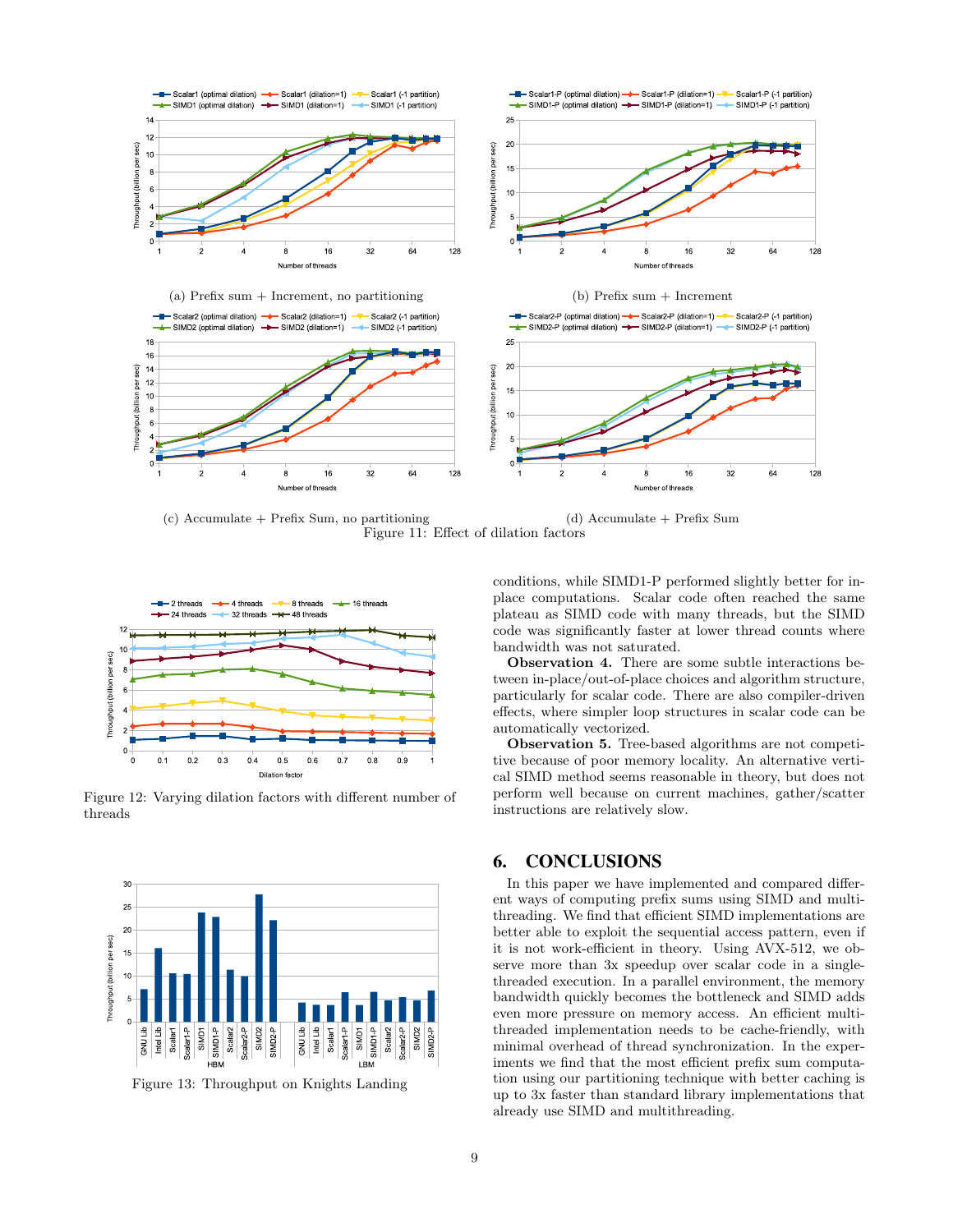# 7. REFERENCES

- <span id="page-9-32"></span>[1] Libstdc++ parallel mode. [https://gcc.gnu.org/](https://gcc.gnu.org/onlinedocs/libstdc++/manual/parallel_mode.html) [onlinedocs/libstdc++/manual/parallel\\_mode.html](https://gcc.gnu.org/onlinedocs/libstdc++/manual/parallel_mode.html).
- <span id="page-9-26"></span>[2] Parallel stl. <https://github.com/oneapi-src/oneDPL>.
- <span id="page-9-6"></span>[3] C. Barthels, I. Müller, T. Schneider, G. Alonso, and T. Hoefler. Distributed join algorithms on thousands of cores. Proceedings of the VLDB Endowment, 10(5):517–528, 2017.
- <span id="page-9-8"></span>[4] M. Billeter, O. Olsson, and U. Assarsson. Efficient stream compaction on wide simd many-core architectures. In Proceedings of the conference on high performance graphics 2009, pages 159–166, 2009.
- <span id="page-9-15"></span>[5] G. E. Blelloch. Vector models for data-parallel computing, volume 2. MIT press Cambridge, 1990.
- <span id="page-9-0"></span>[6] G. E. Blelloch. Prefix sums and their applications. Synthesis of Parallel Algorithms, pages 35–60, 1993.
- <span id="page-9-20"></span>[7] S. Chaudhuri and J. Radhakrishnan. The complexity of parallel prefix problems on small domains. In Proceedings., 33rd Annual Symposium on Foundations of Computer Science, pages 638–647. IEEE, 1992.
- <span id="page-9-19"></span>[8] R. Cole and U. Vishkin. Faster optimal parallel prefix sums and list ranking. Information and computation, 81(3):334–352, 1989.
- <span id="page-9-23"></span>[9] P. M. Fenwick. A new data structure for cumulative frequency tables. Software: Practice and experience, 24(3):327–336, 1994.
- <span id="page-9-10"></span>[10] S. Geffner, D. Agrawal, A. El Abbadi, and T. Smith. Relative prefix sums: An efficient approach for querying dynamic olap data cubes. In Proceedings 15th International Conference on Data Engineering (Cat. No. 99CB36337), pages 328–335. IEEE, 1999.
- <span id="page-9-22"></span>[11] T. Goldberg and U. Zwick. Optimal deterministic approximate parallel prefix sums and their applications. In Proceedings Third Israel Symposium on the Theory of Computing and Systems, pages 220–228. IEEE, 1995.
- <span id="page-9-27"></span>[12] M. Harris, S. Sengupta, and J. D. Owens. Parallel prefix sum (scan) with cuda. GPU gems, 3(39):851–876, 2007.
- <span id="page-9-29"></span>[13] C. Hetland, G. Tziantzioulis, B. Suchy, M. Leonard, J. Han, J. Albers, N. Hardavellas, and P. Dinda. Paths to fast barrier synchronization on the node. In Proceedings of the 28th International Symposium on High-Performance Parallel and Distributed Computing, pages 109–120, 2019.
- <span id="page-9-16"></span>[14] W. D. Hillis and G. L. Steele Jr. Data parallel algorithms. Communications of the ACM, 29(12):1170–1183, 1986.
- <span id="page-9-9"></span>[15] C.-T. Ho, R. Agrawal, N. Megiddo, and R. Srikant. Range queries in olap data cubes. ACM SIGMOD Record, 26(2):73–88, 1997.
- <span id="page-9-5"></span>[16] C. Kim, T. Kaldewey, V. W. Lee, E. Sedlar, A. D. Nguyen, N. Satish, J. Chhugani, A. Di Blas, and P. Dubey. Sort vs. hash revisited: Fast join implementation on modern multi-core cpus. Proceedings of the VLDB Endowment, 2(2):1378–1389, 2009.
- <span id="page-9-31"></span>[17] M. Klemm, A. Duran, X. Tian, H. Saito, D. Caballero, and X. Martorell. Extending openmp\* with vector constructs for modern multicore simd architectures. In International Workshop on OpenMP,

pages 59–72. Springer, 2012.

- <span id="page-9-12"></span>[18] K. J. Kohlhoff, V. S. Pande, and R. B. Altman. K-means for parallel architectures using all-prefix-sum sorting and updating steps. IEEE Transactions on Parallel and Distributed Systems, 24(8):1602–1612, 2012.
- <span id="page-9-17"></span>[19] R. E. Ladner and M. J. Fischer. Parallel prefix computation. Journal of the ACM (JACM), 27(4):831–838, 1980.
- <span id="page-9-4"></span>[20] N. Leischner, V. Osipov, and P. Sanders. Gpu sample sort. In 2010 IEEE International Symposium on Parallel & Distributed Processing (IPDPS), pages 1–10. IEEE, 2010.
- <span id="page-9-11"></span>[21] D. Lemire. Wavelet-based relative prefix sum methods for range sum queries in data cubes. In Proceedings of the 2002 conference of the Centre for Advanced Studies on Collaborative research, page 6. IBM Press, 2002.
- <span id="page-9-13"></span>[22] D. Lemire and L. Boytsov. Decoding billions of integers per second through vectorization. Software: Practice and Experience, 45(1):1–29, 2015.
- <span id="page-9-14"></span>[23] D. Lemire, L. Boytsov, and N. Kurz. Simd compression and the intersection of sorted integers. Software: Practice and Experience, 46(6):723–749, 2016.
- <span id="page-9-28"></span>[24] S. Maleki, Y. Gao, M. J. Garzar, T. Wong, D. A. Padua, et al. An evaluation of vectorizing compilers. In 2011 International Conference on Parallel Architectures and Compilation Techniques, pages 372–382. IEEE, 2011.
- <span id="page-9-2"></span>[25] O. Polychroniou, A. Raghavan, and K. A. Ross. Rethinking simd vectorization for in-memory databases. In Proceedings of the 2015 ACM SIGMOD International Conference on Management of Data, pages 1493–1508, 2015.
- <span id="page-9-24"></span>[26] R. Raman, V. Raman, and S. R. Satti. Succinct indexable dictionaries with applications to encoding k-ary trees, prefix sums and multisets. ACM Transactions on Algorithms (TALG), 3(4):43–es, 2007.
- <span id="page-9-30"></span>[27] A. Rodchenko, A. Nisbet, A. Pop, and M. Luján. Effective barrier synchronization on intel xeon phi coprocessor. In European Conference on Parallel Processing, pages 588–600. Springer, 2015.
- <span id="page-9-21"></span>[28] P. Sanders and J. L. Träff. Parallel prefix (scan) algorithms for mpi. In European Parallel Virtual Machine/Message Passing Interface Users' Group Meeting, pages 49–57. Springer, 2006.
- <span id="page-9-3"></span>[29] N. Satish, M. Harris, and M. Garland. Designing efficient sorting algorithms for manycore gpus. In 2009 IEEE International Symposium on Parallel & Distributed Processing, pages 1–10. IEEE, 2009.
- <span id="page-9-1"></span>[30] N. Satish, C. Kim, J. Chhugani, A. D. Nguyen, V. W. Lee, D. Kim, and P. Dubey. Fast sort on cpus and gpus: a case for bandwidth oblivious simd sort. In Proceedings of the 2010 ACM SIGMOD International Conference on Management of data, pages 351–362, 2010.
- <span id="page-9-18"></span>[31] S. Sengupta, M. Harris, Y. Zhang, and J. D. Owens. Scan primitives for gpu computing. 2007.
- <span id="page-9-7"></span>[32] S. Sengupta, A. Lefohn, and J. D. Owens. A work-efficient step-efficient prefix sum algorithm. 2006.
- <span id="page-9-25"></span>[33] J. Singler and B. Konsik. The gnu libstdc++ parallel mode: software engineering considerations. In